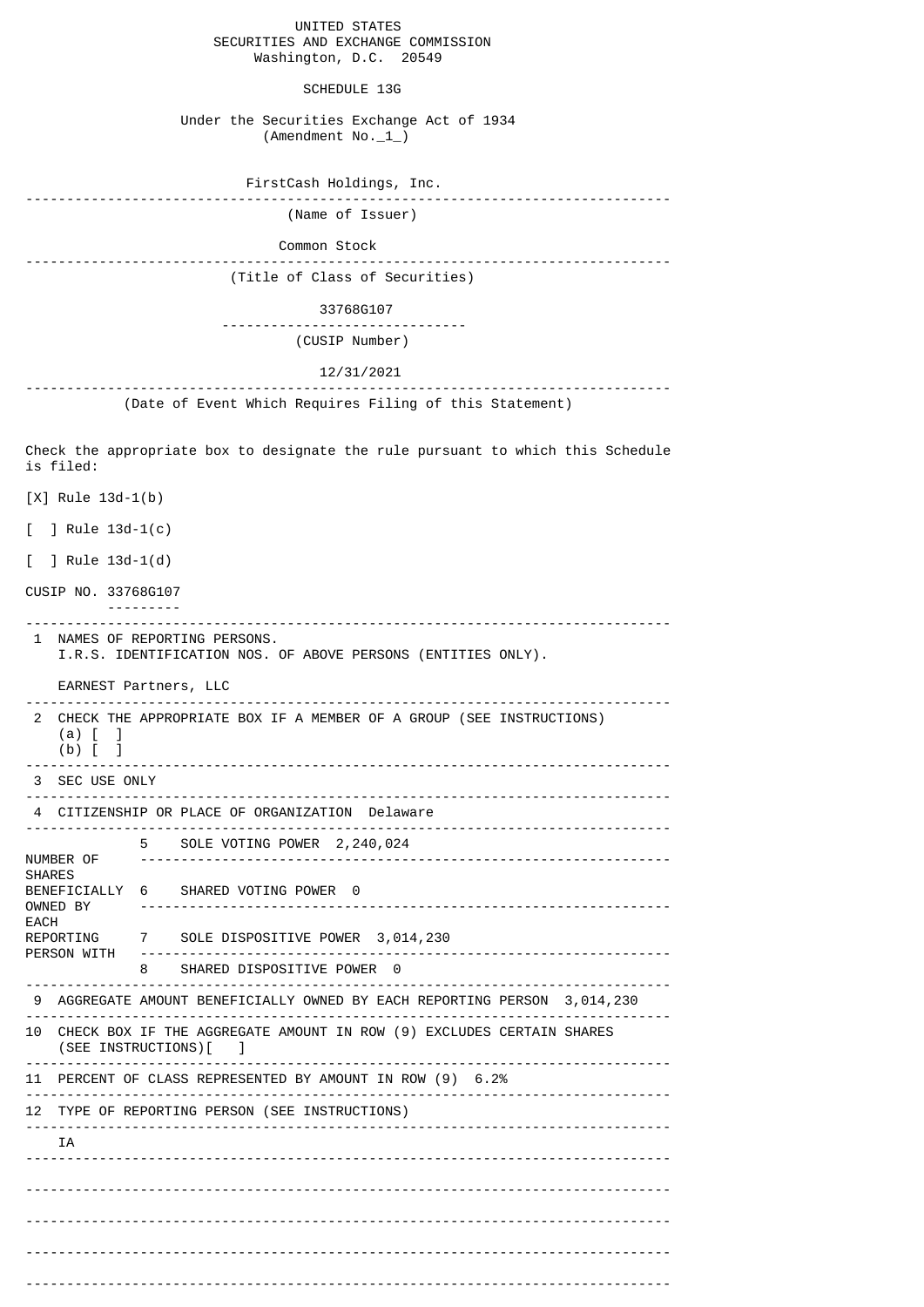Item 1

- (a) Name of Issuer FirstCash Holdings, Inc.
- (b) Address of Issuer's Principal Executive Offices 1600 West 7th Street, Fort Worth, Texas 76102

Item 2

- (a) Name of Person Filing EARNEST Partners, LLC
- (b) Address of Principal Business Office or, if none, Residence 1180 Peachtree Street NE, Suite 2300, Atlanta, Georgia 30309
- (c) Citizenship Delaware
- (d) Title of Class of Securities Common Stock
- (e) CUSIP Number 33768G107

Item 3. If this statement is filed pursuant to  $13d-1(b)$  or  $13d-2(b)$  or  $(c)$ , check whether the person filing is a:

- (a) [ ] Broker or dealer registered under section 15 of the Act
- (b) [ ] Bank as defined in section 3(a)(6) of the Act
- (c)  $\begin{bmatrix} 1 \end{bmatrix}$  Insurance company as defined in section 3(a)(19) of the Act
- (d) [ ] Investment company registered under section 8 of the Investment Company Act of 1940
- (e)  $[X]$  An investment adviser in accordance with Rule 13d-1(b)(1)(ii)(E);
- (f) [ ] An employee benefit plan or endowment fund in accordance with Rule  $13d-1(b)(1)(ii)(F);$
- (g) [ ] A parent holding company or control person in accordance with Rule  $13d-1(b)(1)(ii)(G);$
- (h) [ ] A savings associations as defined in Section 3(b) of the Federal Deposit Insurance Act (12 U.S.C. 1813);
- (i) [ ] A church plan that is excluded from the definition of an investment company under section 3(c)(14) of the Investment Company Act of 1940
- (j)  $\lceil$  ] Group, in accordance with Rule 13d-1(b)(1)(ii)(J).

Item 4. Ownership.

Provide the following information regarding the aggregate number and percentage of the class of securities of the issuer identified in Item 1.

- (a) Amount beneficially owned: 3,014,230
- (b) Percent of class: 6.2%
- (c) Number of shares as to which the person has:
	- (i) Sole power to vote or to direct the vote 2,240,024
	- (ii) Shared power to vote or to direct the vote 0
	- (iii) Sole power to dispose or to direct the disposition of 3,014,230
	- (iv) Shared power to dispose or to direct the disposition of 0

Item 5. Ownership of Five Percent or Less of a Class.

If this statement is being filed to report the fact that as of the date hereof the reporting person has ceased to be the beneficial owner of more than five percent of the class of securities, check the following: [

Item 6. Ownership of More than Five Percent on Behalf of Another Person.

EARNEST Partners, LLC is filing as an investment adviser in accordance with